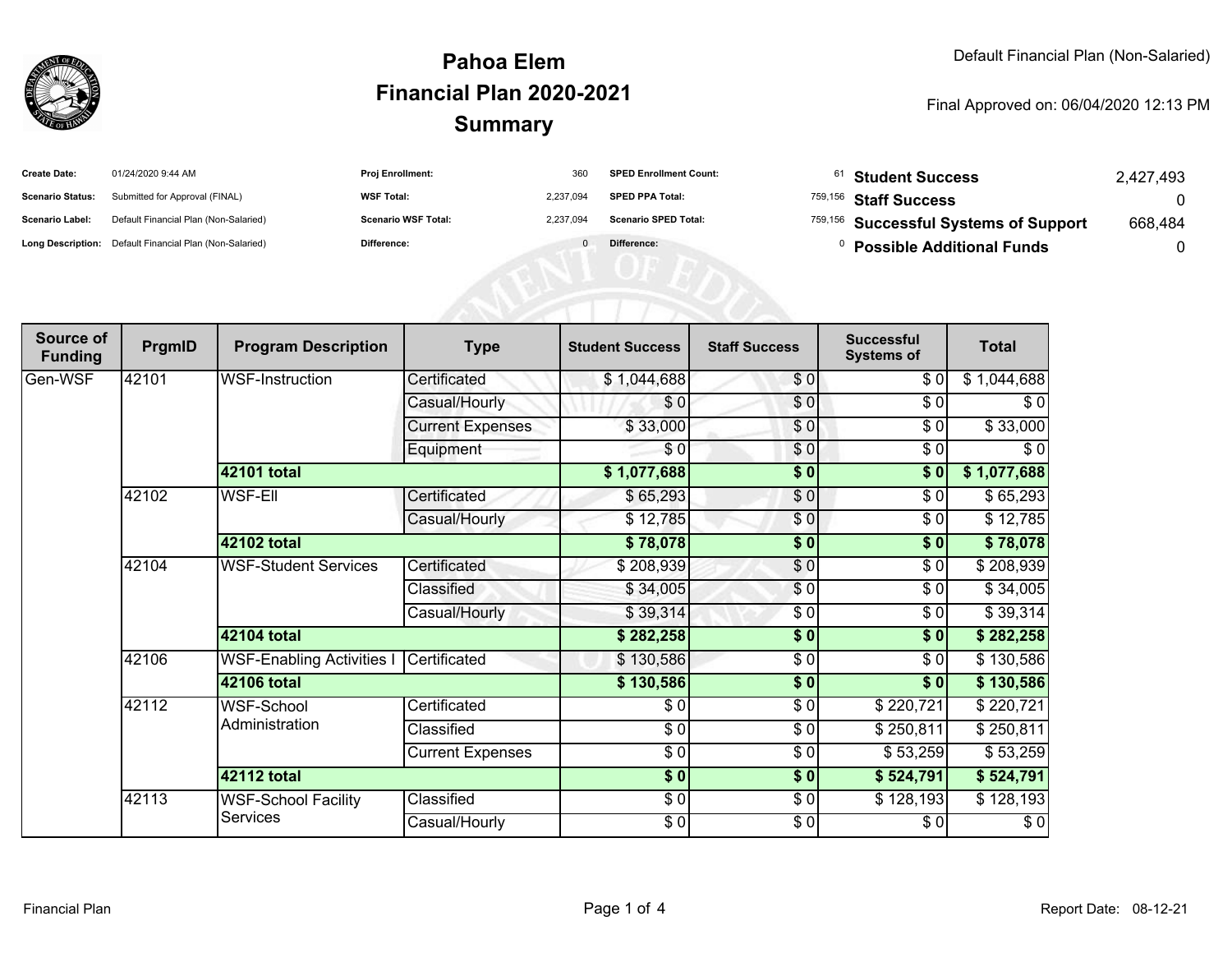

## **SummaryPahoa ElemFinancial Plan 2020-2021**

Final Approved on: 06/04/2020 12:13 PM

| Source of<br><b>Funding</b> | PrgmID           | <b>Program Description</b>                            | <b>Type</b>             | <b>Student Success</b>   | <b>Staff Success</b> | <b>Successful</b><br><b>Systems of</b> | <b>Total</b>     |
|-----------------------------|------------------|-------------------------------------------------------|-------------------------|--------------------------|----------------------|----------------------------------------|------------------|
| Gen-WSF                     | 42113            | <b>WSF-School Facility</b><br><b>Services</b>         | <b>Current Expenses</b> | \$0                      | \$0                  | \$15,500                               | \$15,500         |
|                             |                  | <b>42113 total</b>                                    |                         | $\overline{\$0}$         | $\overline{\$0}$     | \$143,693                              | \$143,693        |
|                             | Gen-WSF          |                                                       |                         | \$1,568,610              | $\overline{\$0}$     | \$668,484                              | \$2,237,094      |
| Gen-SPED                    | 17101            | SPED Ppa - Instruction                                | Certificated            | \$522,344                | $\overline{\$0}$     | \$0                                    | \$522,344        |
|                             |                  |                                                       | Classified              | \$206,604                | $\overline{\$0}$     | $\overline{\$0}$                       | \$206,604        |
|                             |                  |                                                       | <b>Current Expenses</b> | \$30,208                 | \$0                  | \$0                                    | \$30,208         |
|                             |                  | <b>17101 total</b>                                    |                         | \$759,156                | $\overline{\$0}$     | $\overline{\$}0$                       | \$759,156        |
|                             | 17131            | <b>Special Education in</b><br><b>Regular Schools</b> | Certificated            | \$0                      | $\overline{\$0}$     | $\overline{\$0}$                       | $\overline{\$0}$ |
|                             |                  |                                                       | Classified              | $\overline{\$0}$         | $\overline{\$0}$     | $\overline{\$0}$                       | $\overline{\$0}$ |
|                             |                  | <b>17131 total</b>                                    |                         | s <sub>0</sub>           | \$0                  | \$0                                    | $\overline{\$0}$ |
|                             | Gen-SPED         |                                                       |                         | \$759,156                | $\overline{\$0}$     | $\overline{\textbf{S}^0}$              | \$759,156        |
| Gen-Categ                   | 16807            | <b>Hawaiian Studies</b>                               | Casual/Hourly           | \$0                      | $\overline{\$0}$     | $\overline{\$0}$                       | $\overline{\$0}$ |
|                             |                  |                                                       | <b>Current Expenses</b> | \$0                      | $\overline{\$0}$     | $\overline{\$0}$                       | $\overline{\$0}$ |
|                             |                  | <b>16807 total</b>                                    |                         | $\overline{\$0}$         | $\overline{\$0}$     | $\overline{\$0}$                       | $\overline{\$0}$ |
|                             | <b>Gen-Categ</b> |                                                       |                         | $\overline{\$0}$         | $\overline{\$0}$     | $\overline{\$0}$                       | $\overline{\$0}$ |
| Federal                     | 18902            | <b>ESEA Title I-Schools</b>                           | Casual/Hourly           | \$0                      | $\overline{\$0}$     | $\overline{\$0}$                       | $\overline{\$0}$ |
|                             |                  |                                                       | <b>Current Expenses</b> | \$0                      | $\overline{\$0}$     | $\overline{\$0}$                       | $\overline{\$0}$ |
|                             |                  | <b>18902 total</b>                                    |                         | $\overline{\textbf{50}}$ | $\overline{\$0}$     | $\overline{\$}0$                       | $\sqrt{6}$       |
|                             | 18935            | <b>ESEA Title I-Parent</b><br>Engagement              | <b>Current Expenses</b> | \$0                      | $\overline{\$0}$     | $\overline{\$0}$                       | $\overline{30}$  |
|                             |                  | <b>18935 total</b>                                    |                         | $\overline{\bullet}$     | $\overline{\$0}$     | $\overline{\$0}$                       | $\overline{\$0}$ |
|                             | 20657            | Essa Title IIa Targeted<br>Prof Dev                   | Casual/Hourly           | $\overline{60}$          | $\overline{S}0$      | $\sqrt{6}$                             | $\sqrt{6}$       |
|                             |                  |                                                       | <b>Current Expenses</b> | $\sqrt{6}$               | $\sqrt{6}$           | $\sqrt{6}$                             | $\sqrt{6}$       |
|                             |                  | 20657 total                                           |                         | $\overline{\$0}$         | $\overline{\$0}$     | $\overline{\$0}$                       | $\overline{\$0}$ |
|                             | 20659            | Essa Title IIa Prof Dev-<br><b>OCISS</b>              | Casual/Hourly           | $\overline{\$0}$         | $\overline{S}0$      | $\overline{\$0}$                       | $\overline{\$0}$ |
|                             |                  | <b>20659 total</b>                                    |                         | $\overline{\$0}$         | $\overline{\$0}$     | $\overline{\$0}$                       | $\overline{\$0}$ |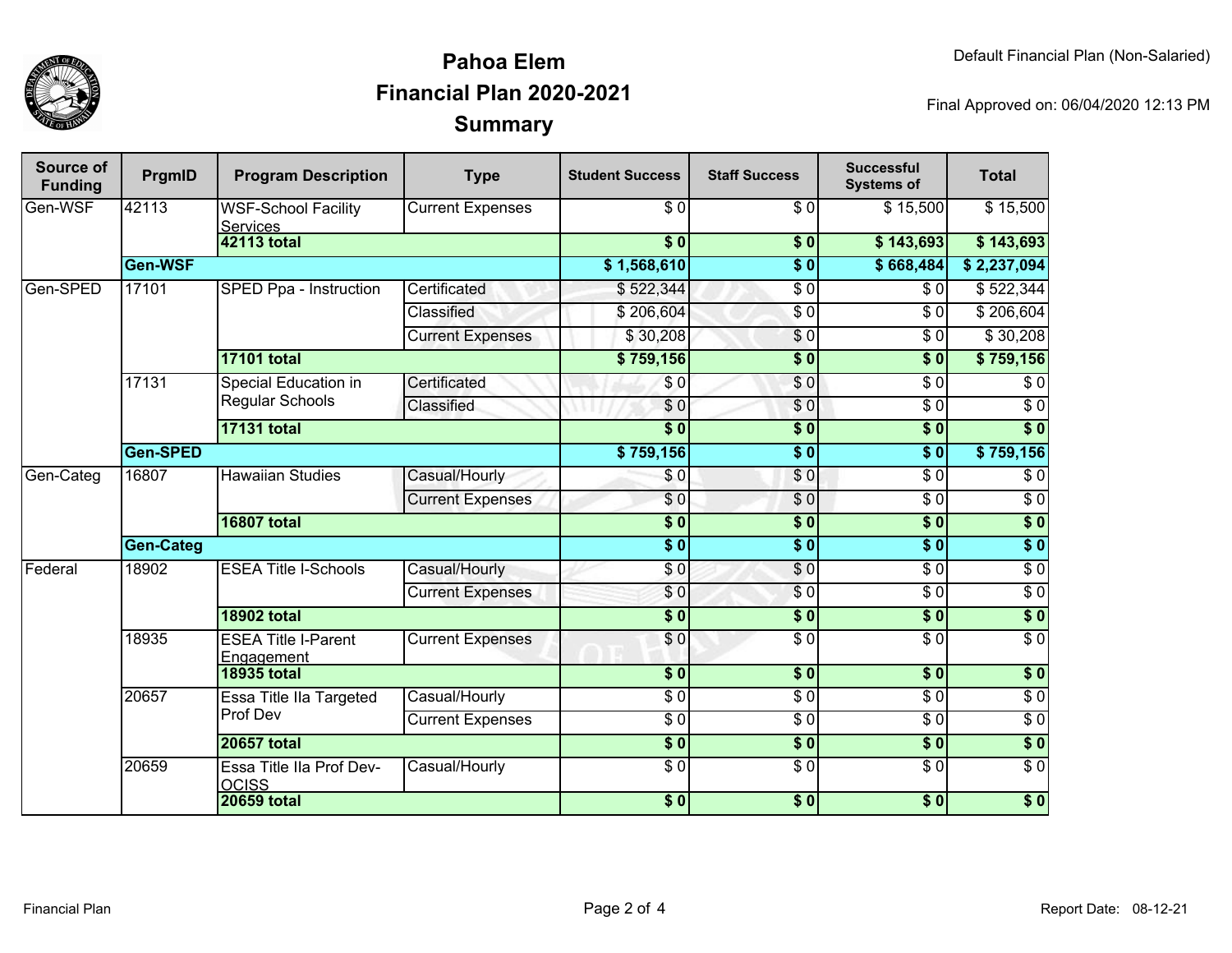



## **SummaryPahoa ElemFinancial Plan 2020-2021**

Final Approved on: 06/04/2020 12:13 PM

| Source of<br><b>Funding</b> | PrgmID          | <b>Program Description</b>               | <b>Type</b>             | <b>Student Success</b> | <b>Staff Success</b> | <b>Successful</b><br><b>Systems of</b> | <b>Total</b>     |
|-----------------------------|-----------------|------------------------------------------|-------------------------|------------------------|----------------------|----------------------------------------|------------------|
| Federal                     | 52001           | <b>ESEA Title I-Homeless</b><br>Children | <b>Current Expenses</b> | \$0                    | \$0                  | \$0                                    | $\sqrt{6}$       |
|                             |                 | <b>52001 total</b>                       |                         | \$0]                   | \$0                  | \$0                                    | \$0              |
|                             | Federal         |                                          |                         | $s$ <sub>0</sub>       | \$0                  | s <sub>0</sub>                         | $\overline{\$0}$ |
| Gen-Cent                    | 10301           | Preschool Classroom                      | Certificated            | \$65,293               | $\sqrt{6}$           | $\overline{\$0}$                       | \$65,293         |
|                             |                 |                                          | Classified              | \$34,434               | \$0                  | \$0                                    | \$34,434         |
|                             |                 |                                          | <b>Current Expenses</b> | \$0                    | \$0                  | $\overline{\$0}$                       | $\overline{\$0}$ |
|                             |                 | <b>10301 total</b>                       |                         | \$99,727               | \$0                  | s <sub>0</sub>                         | \$99,727         |
|                             | 35163           | <b>Food Services-General</b><br>Fund     | Casual/Hourly           | \$0                    | \$0                  | \$0                                    | \$0              |
|                             |                 | 35163 total                              |                         | \$0                    | $\overline{\bullet}$ | $\sqrt{6}$                             | \$0              |
|                             | <b>Gen-Cent</b> |                                          |                         | \$99,727               | $\frac{1}{6}$        | $\sqrt{6}$                             | \$99,727         |
| Special                     | 13173           | DHHS-Project HI Aware                    | Casual/Hourly           | \$0                    | \$0                  | $\sqrt{6}$                             | $\sqrt{6}$       |
|                             |                 | <b>13173 total</b>                       |                         | $\frac{1}{2}$          | $\overline{\bullet}$ | $\sqrt{6}$                             | \$0              |
|                             | 19062           | DOD-Fed Connected<br>Student Incentive   | <b>Current Expenses</b> | \$0                    | \$0                  | $\sqrt{6}$                             | $\sqrt{6}$       |
|                             |                 | <b>19062 total</b>                       |                         | $\overline{\$0}$       | $\overline{\$0}$     | $\overline{\$0}$                       | $\overline{\$0}$ |
|                             | <b>Special</b>  |                                          |                         | $\overline{\$0}$       | $\sqrt{6}$           | $\overline{\$0}$                       | $\sqrt{6}$       |
| <b>Rev Fund</b>             | 45004           | <b>After School</b>                      | Casual/Hourly           | \$0                    | $\overline{\$0}$     | $\sqrt{6}$                             | $\sqrt{6}$       |
|                             |                 | 45004 total                              |                         | $\overline{\$0}$       | $\overline{\$0}$     | $\overline{\$0}$                       | $\overline{\$0}$ |
|                             | <b>Rev Fund</b> |                                          |                         | \$0                    | $\overline{\$0}$     | $\sqrt{6}$                             | $\overline{\$0}$ |
| <b>Grand Total</b>          |                 |                                          |                         | \$2,427,493            | \$0                  | \$668,484                              | \$3,095,977      |